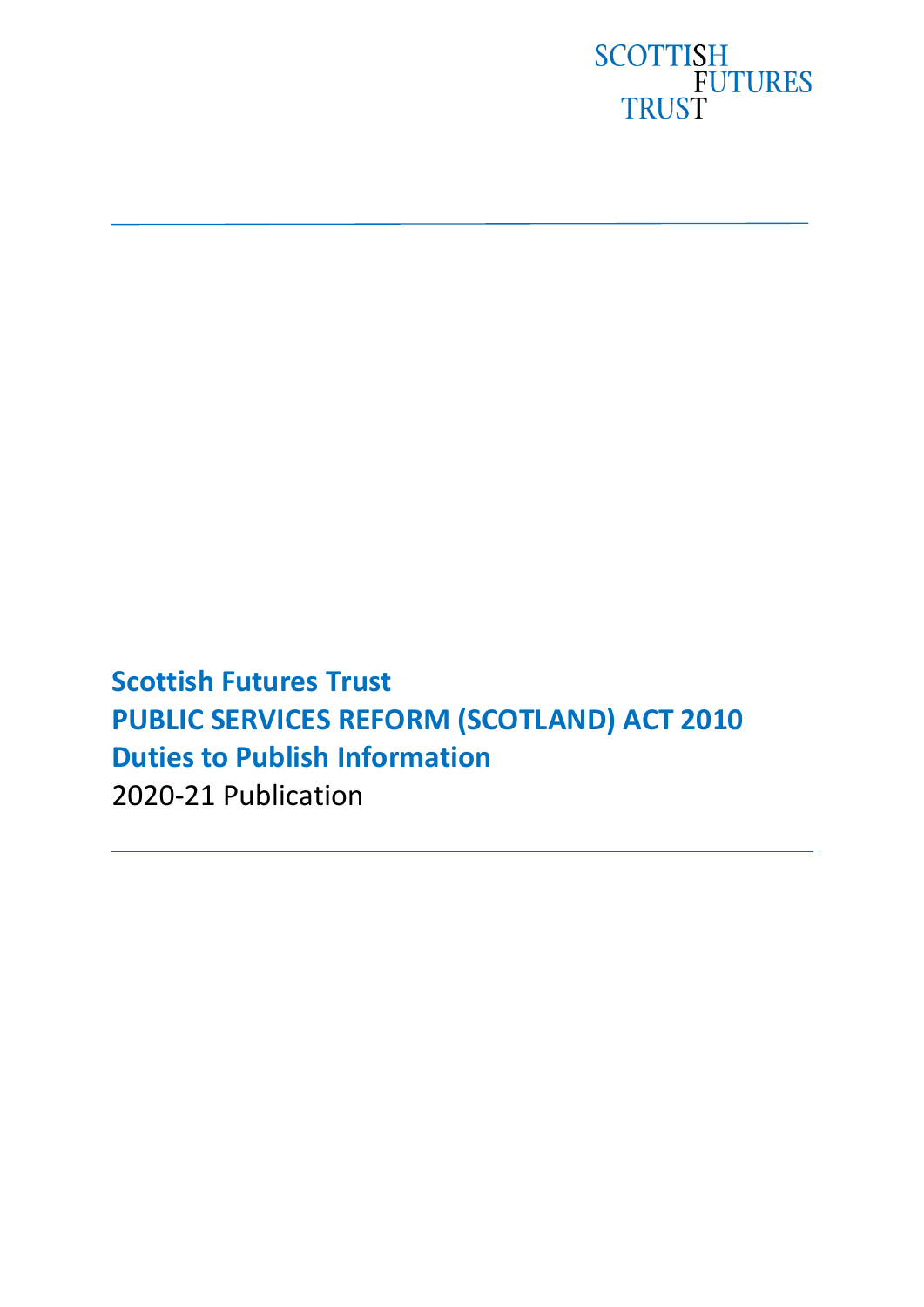# SCOTTISH<br>FUTURES<br>TRUST

## **Contents**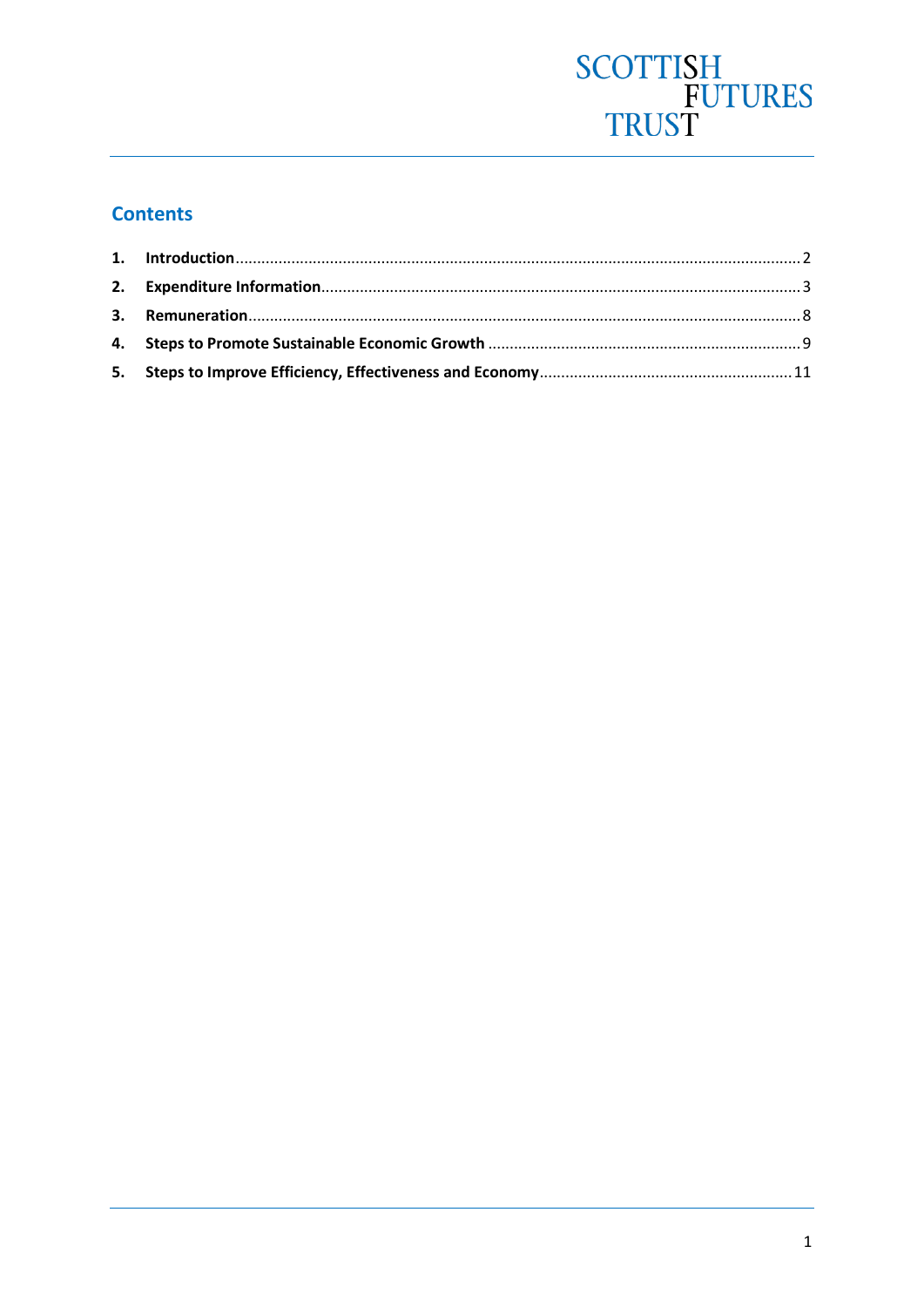### <span id="page-2-0"></span>**1. Introduction**

This document details the information Scottish Futures Trust is required to publish as prescribed in the Public Services Reform (Scotland) Act 2010. It has been compiled with reference to the [guidance](https://www.webarchive.org.uk/wayback/archive/3000/https:/www.gov.scot/Resource/Doc/44473/0116098.pdf) issued by Scottish Government.

*Relevant extracts from the guidance are included in boxes.*

The publication includes information relating to the Scottish Futures Trust Limited, and its wholly owned subsidiary Scottish Futures Trust Investments Limited.

#### **Further information**

Further information on the work of the Scottish Futures Trust can be found on our [website.](http://www.scottishfuturestrust.org.uk/) In particular, in the following documents:

[2021/22 Business Plan](https://content.yudu.com/web/1uxzj/0A444bk/SFTBusPlan202122/html/index.html?origin=reader) 2019 - [2024 Corporate Plan](https://www.scottishfuturestrust.org.uk/storage/uploads/corporateplan20192024a.pdf) 2020/21 [Annual report and Financial Statements](https://www.scottishfuturestrust.org.uk/storage/uploads/sftannualreport202021.pdf)

Should you require further information in relation to the activities or operations of the Scottish Futures Trust, please contact us at:

**Address** 1st Floor, 11-15 Thistle Street, Edinburgh, EH2 1DF **Phone** +44 (0)131 510 0800 **Email** [mailbox@scottishfuturestrust.org.uk](mailto:mailbox@scottishfuturestrust.org.uk)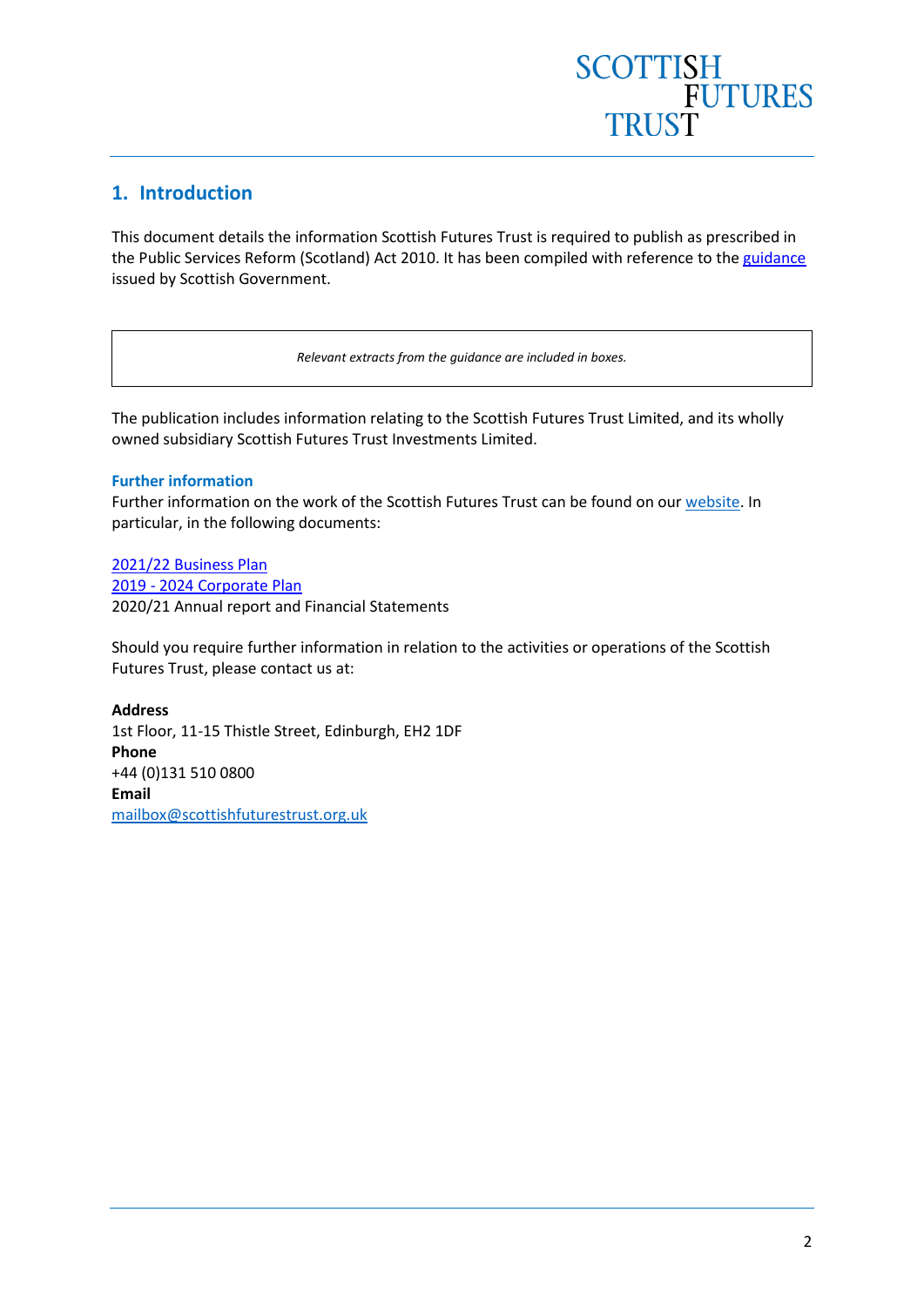### <span id="page-3-0"></span>**2. Expenditure Information**

*Section 31(1) and (2) require public bodies to publish as soon as is reasonably practicable after the end of each financial year a statement of any expenditure they have incurred during that financial year on or in connection with the following matters:* 

*Public relations Overseas travel Hospitality and entertainment External consultancy*

*None of these terms are defined in the Act but they are all terms which are widely used and well understood. The guiding principle should be to publish as much information as possible and to interpret the duties imposed by Parliament widely rather than narrowly*.

#### **Public Relations**

*The statement of expenditure on public relations should state the total amount of expenditure during the relevant financial year on all external communications, including the cost of in-house and contracted staff and consultants. Expenditure on 'public relations' includes (for example) marketing, PR campaigns, media relations, marketing research and evaluation, branding and design, promotional events, external events, conferences and exhibitions, corporate communications, sponsorship, publications and printing, digital communications, advertising and media planning.* 

*The statement should include expenditure on external communications relating to the services which the public body provides, such as promoting tourism in the case of Visit Scotland. It is not necessary to include expenditure which relates only to internal communications, such as staff newsletters, or to recruitment advertising.*

This amount is stated including VAT and includes half of the all-in cost of employment of SFT's only member of staff engaged in public relations, our Communications Manager. It is assessed that this role is directed 50% to external communications and 50% to internal matters and communication with other public-sector stakeholders.

It also includes revenue costs such as external events and corporate publications.

**Amount for 2020/21: £107,342** (2019/20: £105,772)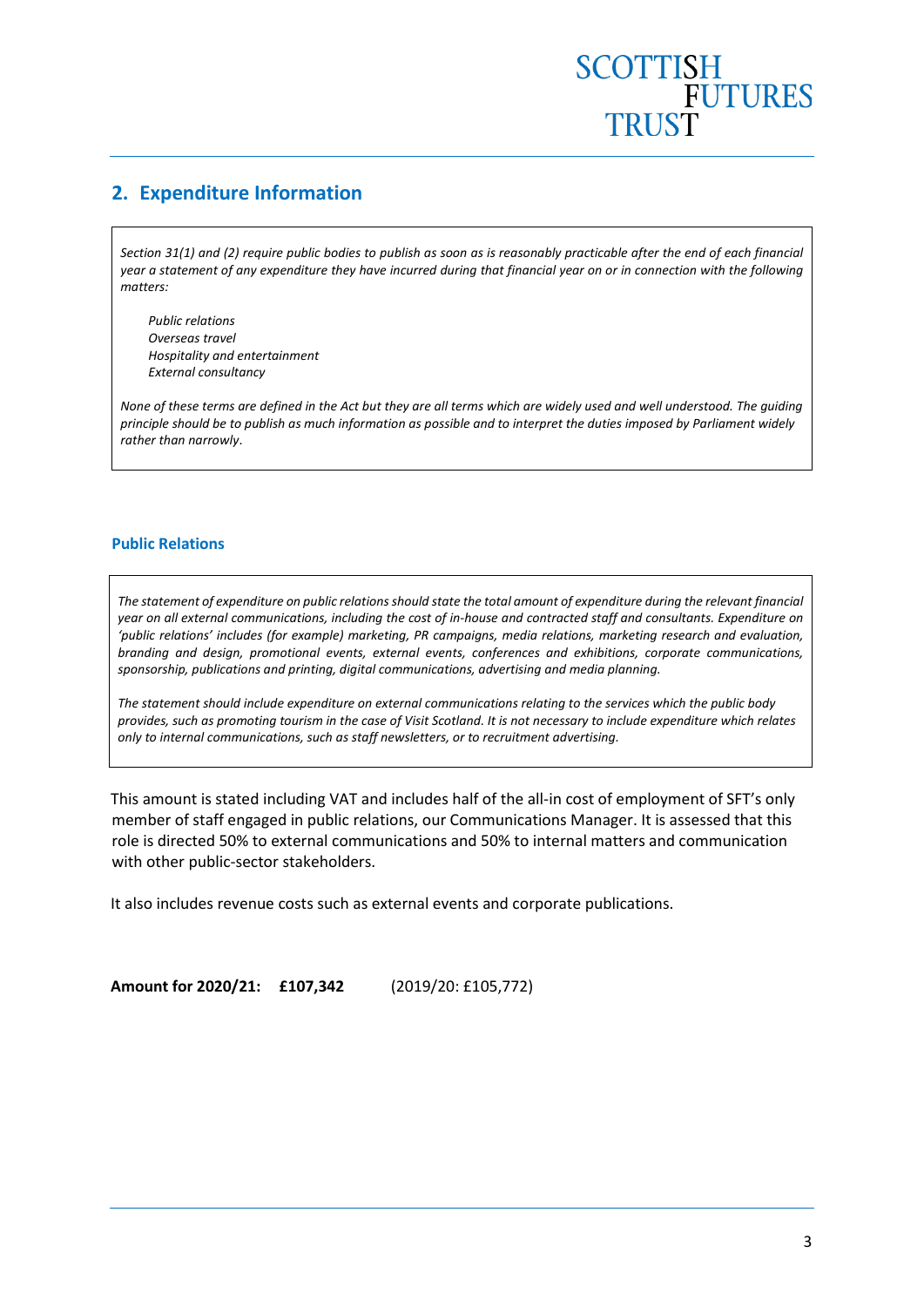## SCOTTISH<br>FUTURES<br>TRUST

#### **Overseas Travel**

*The statement of expenditure incurred on overseas travel should include travel to as well as from the United Kingdom; and should also include the cost of hotels, conference fees, the cost of travel and subsistence during the overseas visit and any other related expenditure. In other words, expenditure incurred on 'overseas travel' should be regarded as the full costs incurred in connection with the trip from departure until return, and not simply the cost of the journey itself.*

This amount is stated including VAT and covers the following tips:

| ------------------------------<br> | <b>Travelling</b><br>Person | Destination | Travel<br>Purpose of T |
|------------------------------------|-----------------------------|-------------|------------------------|
|                                    |                             |             |                        |

**Amount for 2020/21: £ 0** (2019/20: £18,472 costs borne by SFT)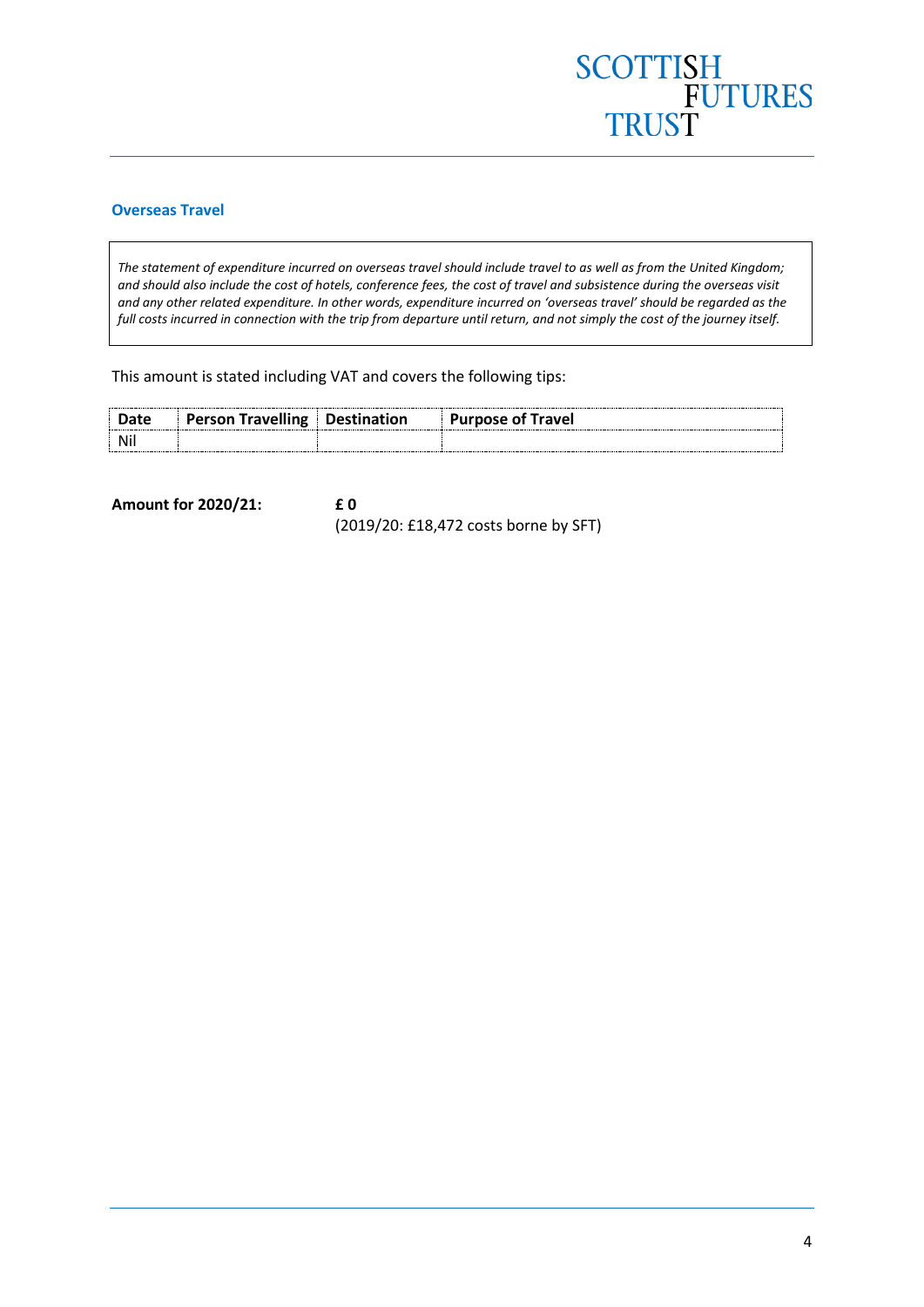#### **Hospitality & Entertainment**

*Hospitality and entertainment should be interpreted widely as including any gifts, meals, parties, receptions, tickets for or invitations to public, sporting, cultural or other events or other similar benefits accorded by a public body to its own members or employees or third parties for whatever reason. The payment of reasonable travel and subsistence allowances and the reimbursement of expenses that are necessarily incurred in relation to service as a member or employee of a public body (including office-holders and company directors or secretaries) should be excluded.* 

*Gifts and benefits which are wholly trivial and of minimal value may also be excluded as de minimis. In the interests of consistency, it is suggested that a threshold of £25 for 'one off' gifts or benefits would be reasonable for this purpose, provided that the gifts or benefits in question are not regular or recurring. If a different threshold is adopted it should be set out in the statement of expenditure.*

#### SFT has not:

- a) Provided any gifts to any employee or third party.
- b) Provided any invitations to public, cultural or sporting events to any employee or third party.

The hospitality and entertainment costs incurred by the Company include refreshments and meals at meetings with stakeholders and attendance at award ceremonies where SFT or its projects had been nominated for an award.

**Amount for 2020/21: £44** (2019/20: £2,257)

#### **External Consultancy**

*Scottish Government guidance on ['Use of Consultancy Procedures'](http://www.scotland.gov.uk/Topics/Government/Procurement/about/SPDDOCFORMS/v) defines 'consultancy' as including a wide range of professional services such as management consultancy, IT consultancy, financial consultancy, construction or infrastructure related consultancy, research and evaluation and policy development (including feasibility studies). It is suggested that the definition set out in this guidance should be adopted for the purposes of the statement of expenditure. It should be noted that the definition applies to the services which are being procured, not the name of the supplier or the supplier's own description of the service.* 

*'External consultancy' does not include outsourcing or buying in technical or specialist services such as legal advice and representation or recruitment services.*

This amount is stated inclusive of VAT and includes specialist legal, financial and technical consultancy in relation to the projects and programmes on which SFT has a role. SFT's consultancy spend varies annually reflecting both the range and the stage of development of the programmes which we support.

**Amount for 2020/21: £1,721,707** (2019/20: £1,200,189)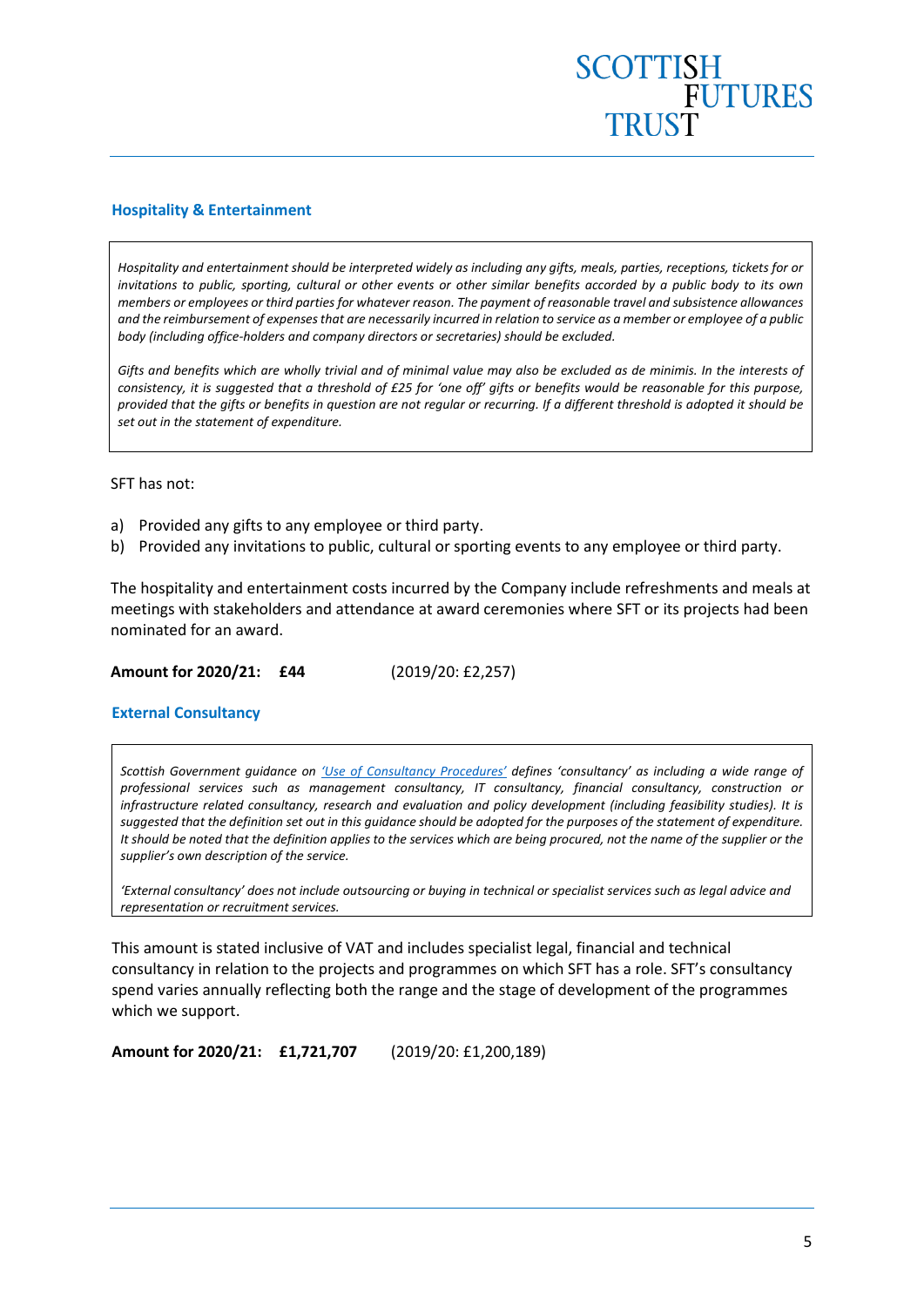#### **Payments in excess of £25,000**

*Section 31(3) provides that as soon as is reasonably practicable after the end of each financial year each listed public body must publish a statement specifying the amount, date, payee and subject-matter of any payment made during that financial year which has a value in excess of £25,000 (inclusive of VAT).* 

*'Payments' include all individual payment transactions, including payments for goods and services, grants or grant-in-aid to third parties and transactions with government departments or other public bodies. The reporting requirement relates to cash payments, not accruals or invoices; and includes relevant payments made by a listed body on behalf of third parties. It does not include information relating to remuneration or other payments made to an individual in respect of their service as a member or employee of a public body (including office-holders and company directors or secretaries), such as salary, bonuses, allowances, fees, receipt of pension, voluntary severance, compromise agreements or redundancy payments.* 

| Payee                                            | <b>Date</b> | <b>Subject Matter</b>                                                                                                                                                    | Amount £   |  |  |  |  |
|--------------------------------------------------|-------------|--------------------------------------------------------------------------------------------------------------------------------------------------------------------------|------------|--|--|--|--|
| <b>Item 1: Payment of Suppliers</b>              |             |                                                                                                                                                                          |            |  |  |  |  |
| <b>Faithful Gould Ltd</b>                        | 08/04/2020  | Secondment                                                                                                                                                               | 44,631.00  |  |  |  |  |
| <b>Ryder Architects</b>                          | 08/04/2020  | Architectural services - post occupancy<br>evaluation process review                                                                                                     | 30.600.00  |  |  |  |  |
| <b>Farrpoint Limited</b>                         | 09/04/2020  | Provision of industry expertise to work<br>closely with the SFT on Data Centres,<br>Scotland 4G Infill, Infralink Programme,<br>Dundee 5G testbed and Scotland 5G Centre | 34,217.42  |  |  |  |  |
| <b>Brodies</b>                                   | 18/05/2020  | Professional fees in relation to hub West<br>Territory                                                                                                                   | 30,000.00  |  |  |  |  |
| City of Edinburgh<br>Council                     | 31/07/2020  | Non-domestic rates                                                                                                                                                       | 37,359.82  |  |  |  |  |
| <b>Farrpoint Limited</b>                         | 09/09/2020  | Provision of industry expertise to work<br>closely with the SFT on Data Centres,<br>Scotland 4G Infill, Infralink Programme,<br>Dundee 5G testbed and Scotland 5G Centre | 50,351.26  |  |  |  |  |
| <b>Connected Places</b><br>Catapult Services Ltd | 25/09/2020  | Delivery Plan Tech research on behalf of SG                                                                                                                              | 41,383.00  |  |  |  |  |
| Zurich Assurance Ltd/<br><b>Workman LLP</b>      | 04/12/2020  | Rent for quarter to February 2021                                                                                                                                        | 36,407.69  |  |  |  |  |
| <b>Addleshaw Goddard</b><br><b>LLP</b>           | 26/01/2021  | Professional charges for services in relation<br>to the Hospitals Inquiry                                                                                                | 30,277.20  |  |  |  |  |
| <b>Scottish Government</b>                       | 10/02/2021  | Secondment                                                                                                                                                               | 44,397.17  |  |  |  |  |
| <b>Connected Places</b><br>Catapult Services Ltd | 23/02/2021  | Infralink Programme Data Discovery - Data<br>ecosystem mapping                                                                                                           | 26,454.00  |  |  |  |  |
| <b>Addleshaw Goddard</b><br><b>LLP</b>           | 01/03/2021  | Professional charges for services in relation<br>to Hospitals Inquiry                                                                                                    | 100,331.51 |  |  |  |  |
| Armila Sustainability<br>Services Ltd            | 10/03/2021  | To assist with SG objective in enhancing<br>building standards to deliver zero carbon<br>homes and buildings                                                             | 25,674.00  |  |  |  |  |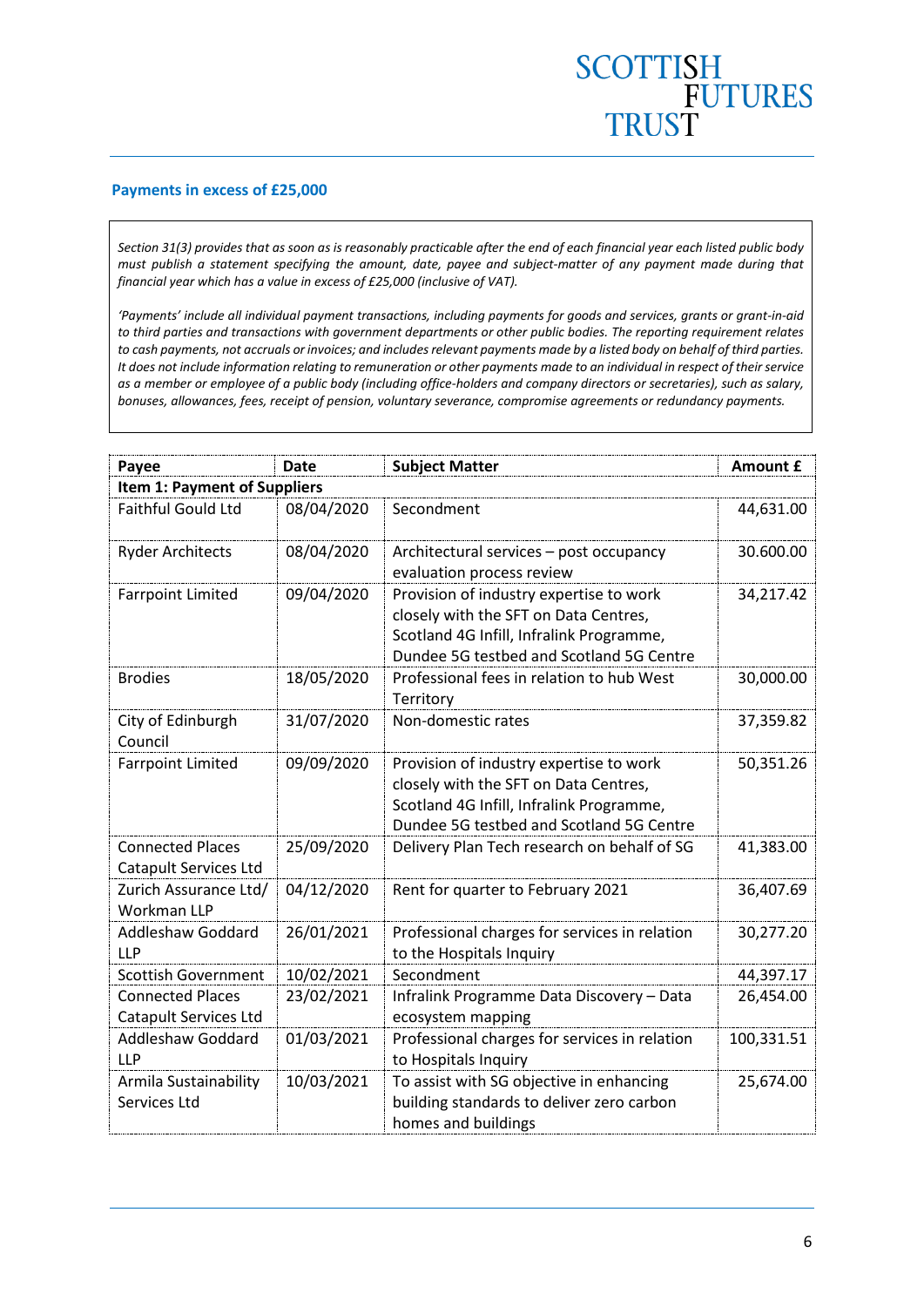## SCOTTISH<br>FUTURES<br>TRUST

#### **Payments in excess of £25,000 (continued)**

| Payee                                    | Date       | <b>Subject Matter</b>                                                                                        | Amount £  |  |  |  |  |
|------------------------------------------|------------|--------------------------------------------------------------------------------------------------------------|-----------|--|--|--|--|
| <b>Item 1: Payment of Suppliers</b>      |            |                                                                                                              |           |  |  |  |  |
| Zurich Assurance Ltd/<br>Workman LLP     | 10/03/2021 | Rent for quarter to May 2021                                                                                 | 37,184.40 |  |  |  |  |
| Mott MacDonald Ltd                       | 15/03/2021 | To assist with SG objective in enhancing<br>building standards to deliver zero carbon<br>homes and buildings | 91,481.34 |  |  |  |  |
| Delta Energy &<br><b>Environment Ltd</b> | 15/03/2021 | <b>Electric Heat Service and Heat Business</b><br>Service                                                    | 32,000.00 |  |  |  |  |

#### **Item 2: Award of Grant**

There were no grants awarded during the year ended 31 March 2021 which were over £25,000.

#### **Credit card payments**

Details of our credit card payments can be found on the SFT website: [here.](https://www.scottishfuturestrust.org.uk/search?q=credit+card)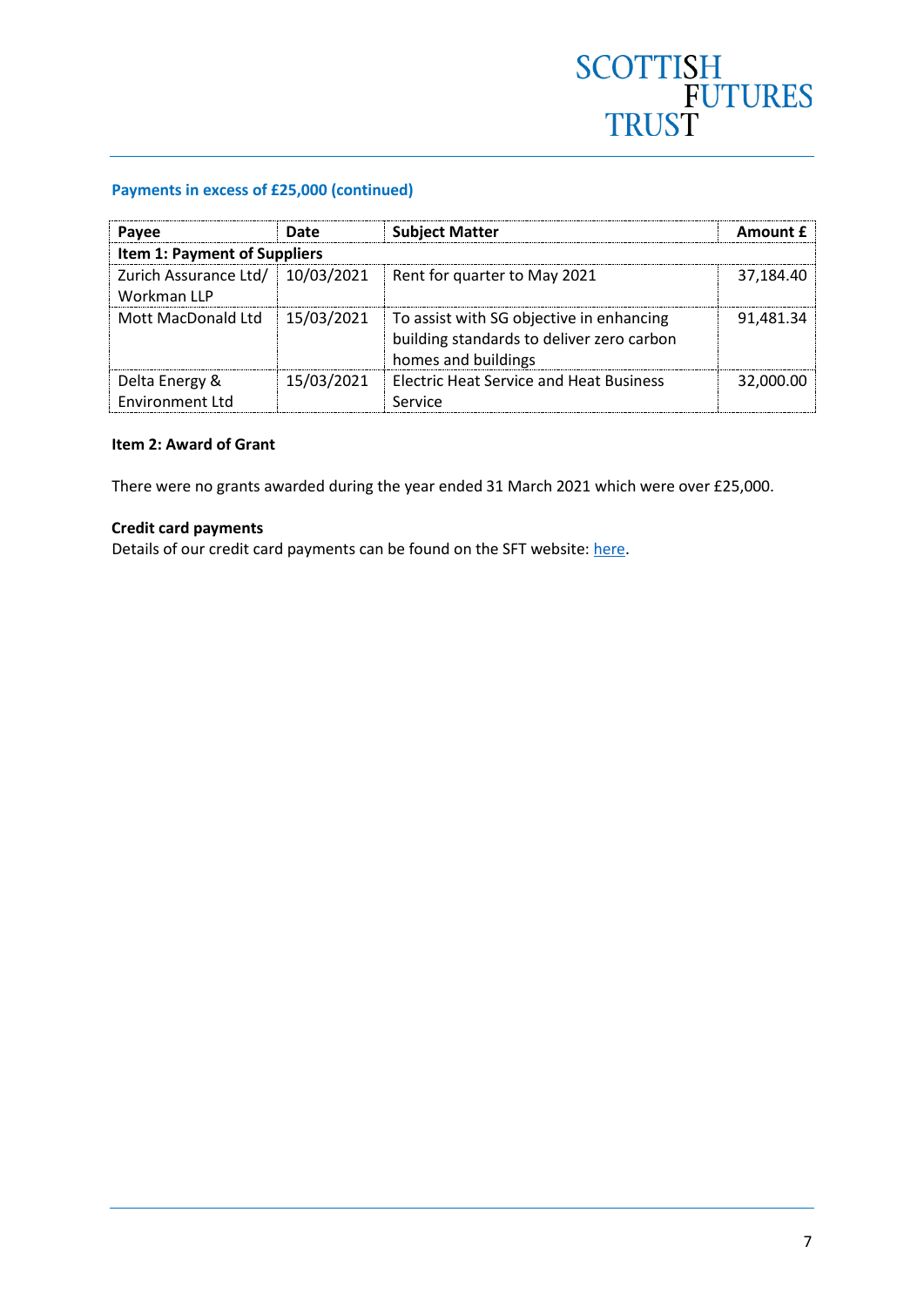### <span id="page-8-0"></span>**3. Remuneration**

*Section 31(4) provides that as soon as is reasonably practicable after the end of each financial year each listed public body must publish a statement specifying the number of individuals (if any) who received remuneration during that financial year in excess of £150,000 in relation to service as a member or employee of a public body (including officeholders and company directors and secretaries).*

*Remuneration in relation to service as a member or employee includes salary, bonus or other discretionary performance payments, allowances, fees, royalties and also bonus or other payments in respect of performance in a previous financial year, but does not include receipt of pension, voluntary severance, compromise agreements or redundancy payments.*

SFT had two staff members who received remuneration in excess of £150,000 during 2020/21.

No member of SFT staff has received a bonus or performance related payment. Further information is set out in SFT's pay and grading structur[e](https://www.scottishfuturestrust.org.uk/storage/uploads/sftsalaryrange2016.pdf) on our website[: SFT Salary Ranges](https://www.scottishfuturestrust.org.uk/storage/uploads/salaryrange1stapril2020.pdf)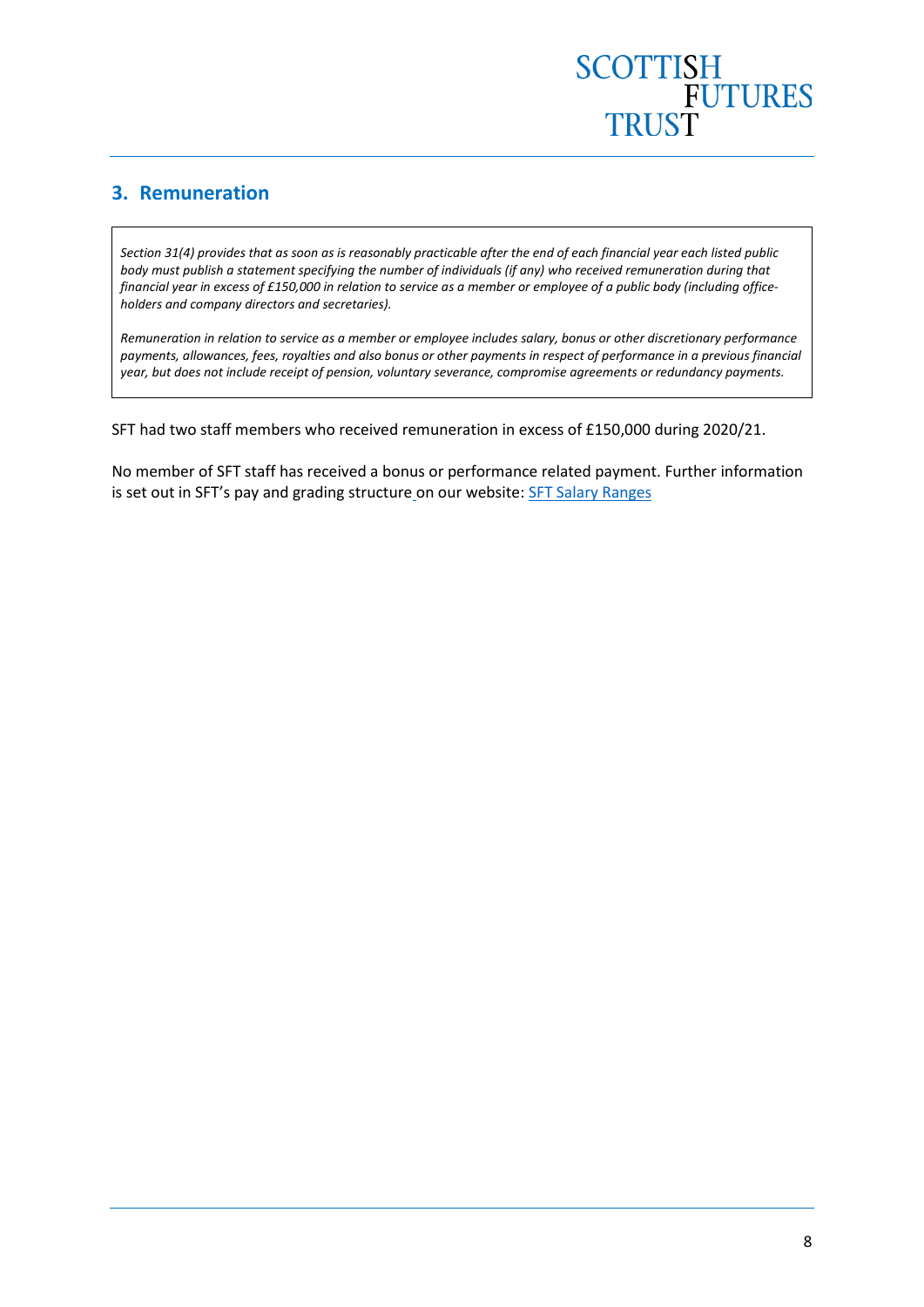## <span id="page-9-0"></span>**4. Steps to Promote Sustainable Economic Growth**

*Section 32(1)(a) provides that as soon as is reasonably practicable after the end of each financial year each listed public body must publish a statement of the steps it has taken during that financial year to promote and increase sustainable growth through the exercise of its functions. Since this requires the publication of a statement it is not sufficient simply to refer to other published material such as the Annual Report. The statement can, of course, draw on such material.* 

#### **Importance of infrastructure**

Established by Scottish Government in 2008 as a centre of infrastructure expertise, the Scottish Futures Trust (SFT) continues to perform an active leadership role across Scotland. We collaborate with partners across the public and private sector and bring our unique mix of skills, experience, resource and knowledge to maximise the social, economic and environmental impact of infrastructure in Scotland.

In the past 18 months the construction sector, like many others, has been impacted by the pandemic, but it is widely acknowledged that the sector has a pivotal role to play in Scotland's economic recovery.

As a key participant in the Scottish Construction Leadership Forum, SFT together with numerous public sector organisations, trade bodies, unions and business leaders, took a lead role in developing, publishing and implementing actions in the Scottish Construction Industry Recovery Plan. This vital work continues.

During 18/19 and 19/20 SFT's Infrastructure Strategy team had been supporting the work of the Infrastructure Commission for Scotland (ICS). In January 2020 the ICS submitted its Phase 1: Key findings report to Scottish Government and six months later published its Phase 2: Delivery findings report.

Scottish Government's 2021/26 Infrastructure Investment Plan accepted the recommendations of the Commission and committed to their implementation to inform the ongoing development of its long-term infrastructure investment strategy. SFT's Infrastructure Strategy team will continue to support this implementation work.

#### **Infrastructure and Sustainable Growth – SFT's Role**

For more than a decade the Scottish Futures Trust (SFT) has been at the forefront of improving public sector infrastructure across Scotland by providing additional skills, resource and knowledge to public sector organisations, supporting them plan, fund, deliver and manage their construction projects and buildings better.

As a result, infrastructure (its construction and end use) drives forward inclusive economic growth and secures many social benefits, for example, jobs are secured and apprenticeship places created; places become more attractive for people to move into; communities benefit from enhanced 'placebased' facilities; businesses thrive due to faster digital connectivity, and trade is made easier through improved transport links.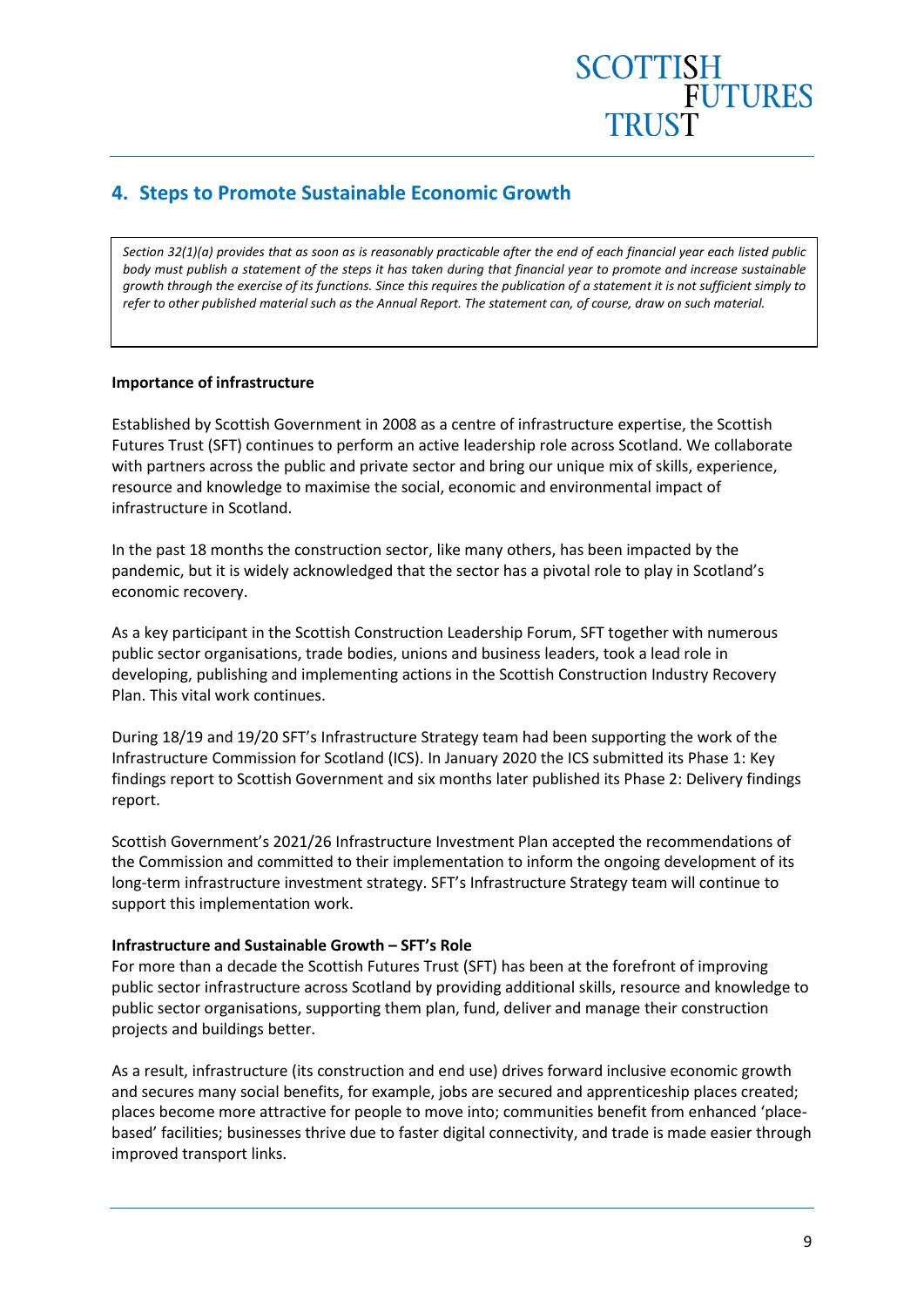

Scotland's infrastructure environment is driven primarily by the long-term trends of the climate emergency, digitalisation, and demographic change that were highlighted in reports from the ICS and in Scottish Government's 2021-26 Infrastructure Investment Plan.

The more immediate COVID reality of changed travel patterns and demands, changes to physical and digital working arrangements and the way we think about and use different places have affected us all. The context in which infrastructure prioritisation decisions are taken, and assets are funded, financed, delivered, maintained and operated is ever changing.

It is SFT's job to evaluate and take account of these diverse global and local forces in our work with public and private sector organisations across infrastructure sectors and phases of asset life cycles.

Further details of SFT's activities for the financial year to 31 March 2021 can be found on our website within the, 2019 - [24 Corporate Plan,](https://www.scottishfuturestrust.org.uk/storage/uploads/corporateplan20192024a.pdf) the [2021/22 Business Plan](https://content.yudu.com/web/1uxzj/0A444bk/SFTBusPlan202122/html/index.html?origin=reader) and the 2020/21 Financial Statements.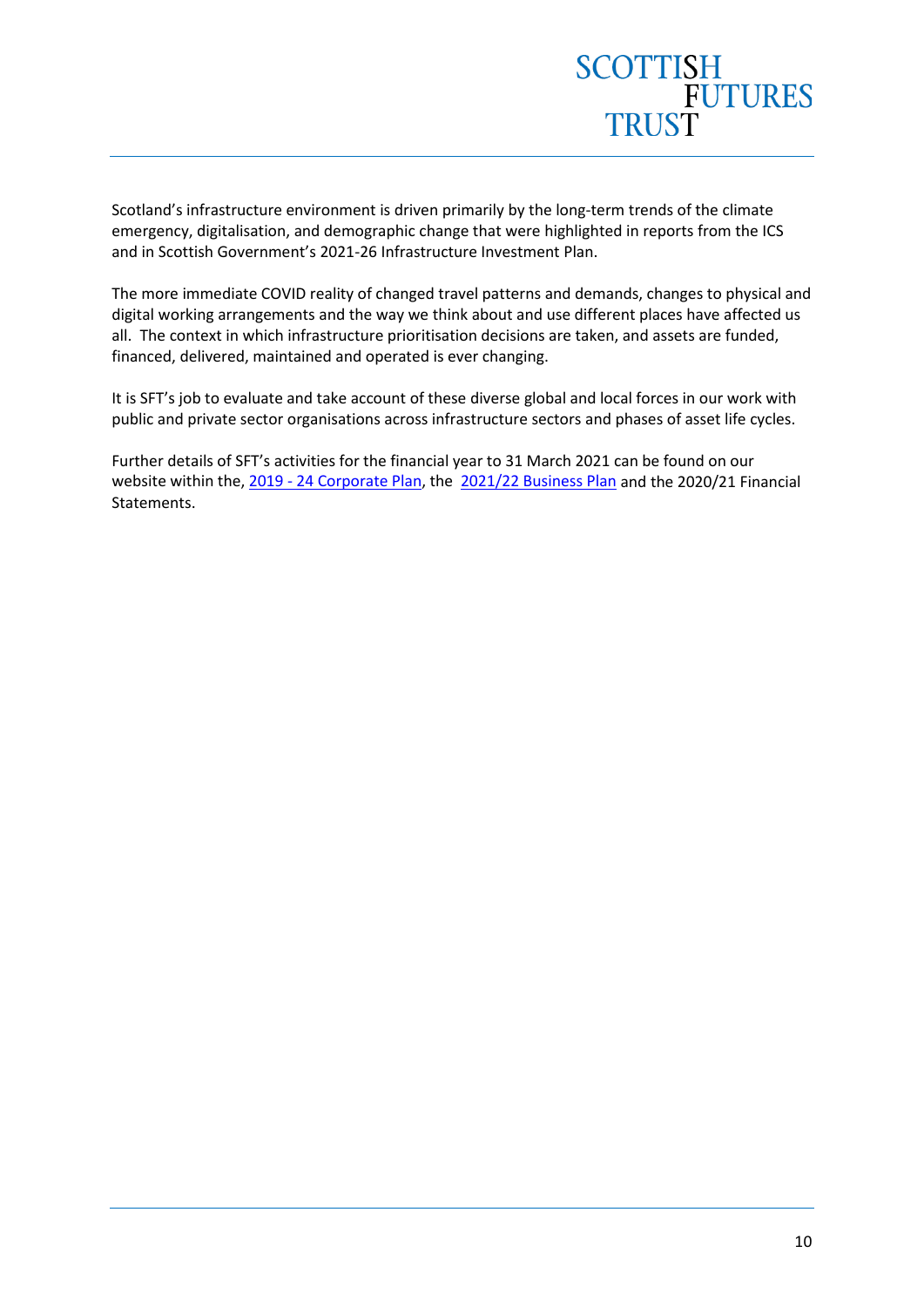## **SCOTTISH** FUTURES

## <span id="page-11-0"></span>**5. Steps to Improve Efficiency, Effectiveness and Economy**

*Section 32(1)(b) provides that as soon as is reasonably practicable after the end of each financial year each listed public body must publish a statement of the steps it has taken during that financial year to improve efficiency, effectiveness and economy in the exercise of its functions. Once again, this may draw on other published material but should take the form of a self-standing statement.* 

*The Scottish Government publishes guidance on the definition of efficiencies as part of the [Efficient Government](http://www.scotland.gov.uk/Topics/Government/PublicServiceReform/efficientgovernment)  [Programme.](http://www.scotland.gov.uk/Topics/Government/PublicServiceReform/efficientgovernment) It also publishes Efficiency Delivery Plans which explain how various public bodies intend to deliver efficiencies together with an annual outturn report which sets out the extent to which that has been achieved.* 

*As part of their drive to improve the efficient and effective delivery of public services and to achieve maximum economy, Scottish Ministers are keen to ensure that public bodies actively explore and implement as appropriate all opportunities for sharing the provision of back office and front-line functions. In the statement required under section 32(1)(b), public bodies should therefore provide details of the current level of shared service activity in which they are engaged, either as a provider or a user, including details about the functional areas involved and the scale of the activity.* 

*Statements under section 32(1)(b) should also include details of the steps taken to improve procurement processes and capability, including contract management; managing risk in the supply chain; acting on procurement capability assessments; and savings achieved through collaborative and local contracts.*

#### SFT's mission is:

#### *"to improve the efficiency and effectiveness of infrastructure investment and use in Scotland by working collaboratively with public bodies and industry, leading to better value for money and improved public services'*

Working closely with many organisations across the public and private sectors, during 2020/21 the total value of public infrastructure projects under construction made possible through our innovative funding and financing approaches exceeded £250m; investment in private infrastructure continued to be unlocked with projects valued at over £2.4bn on site, and over the past 12 months our work continued to contribute towards a net-zero carbon economy, saving over 12,000 tonnes of infrastructure-related CO2 emissions during 2020/21.

Some examples of this work during 2020/21 include:

- The success of the SFT-managed hub community infrastructure programme was recognised in an independent evaluation report, confirming that the programme has performed well against its original aims and objectives, having delivered substantial social impacts and community benefits, and with strong support for it to continue
- hub South East completed the largest project by value in the national Programme the £69m East Lothian Community Hospital in Haddington
- The 117th and last school in the SFT-managed Scotland's Schools for the Future programme (Lossiemouth High School) was completed and handed over to Moray Council by hub North
- Helping accelerate investment into Scotland's datacentre sector, Host in Scotland, (SFT's datacentre workstream), published industry reports identifying key locations that could quickly and easily become large-scale datacentre facilities